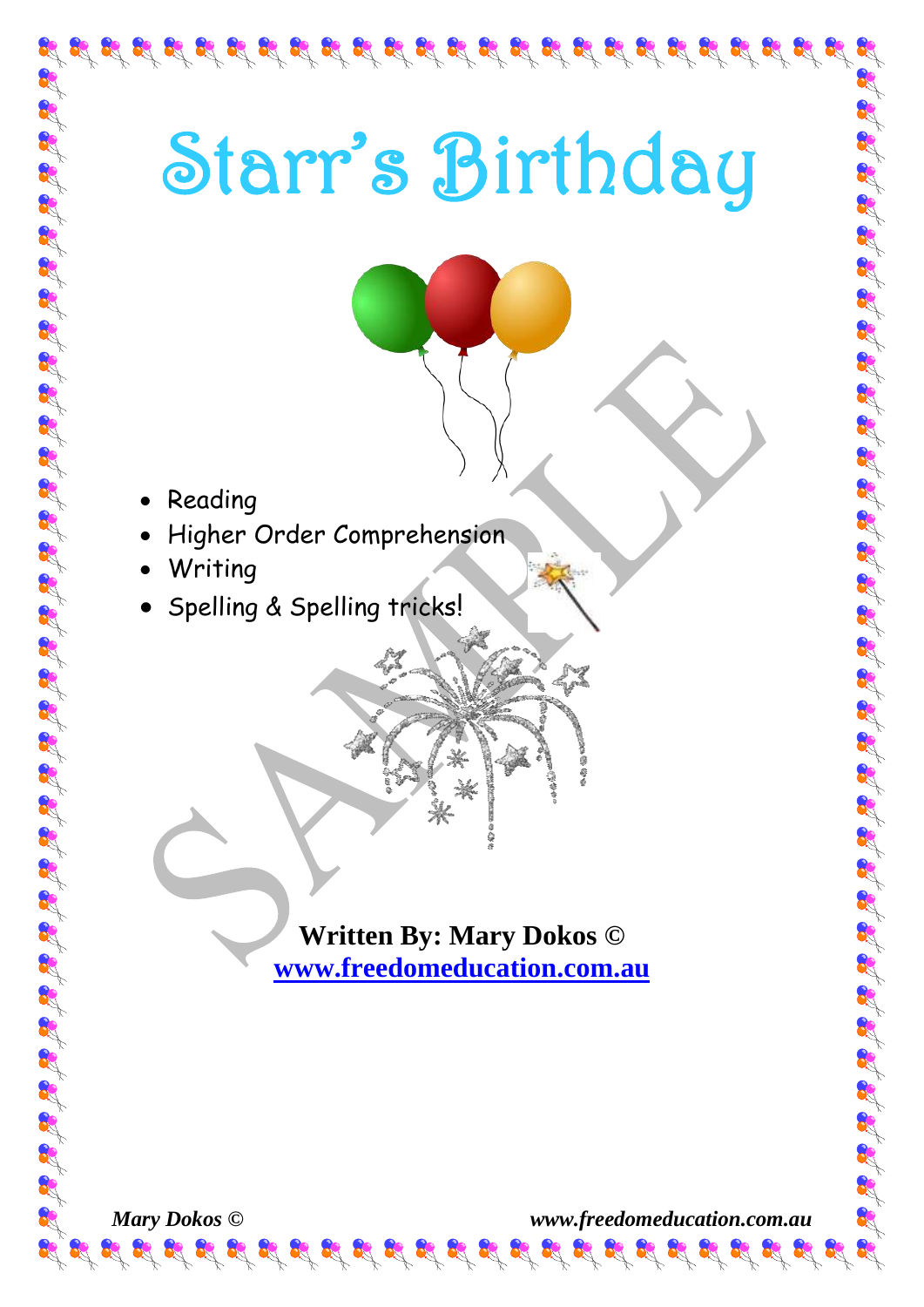$\mathcal{B}_{\mathcal{A}} \mathcal{B}_{\mathcal{A}} \mathcal{B}_{\mathcal{A}} \mathcal{B}_{\mathcal{A}} \mathcal{B}_{\mathcal{A}} \mathcal{B}_{\mathcal{A}} \mathcal{B}_{\mathcal{A}} \mathcal{B}_{\mathcal{A}} \mathcal{B}_{\mathcal{A}} \mathcal{B}_{\mathcal{A}} \mathcal{B}_{\mathcal{A}} \mathcal{B}_{\mathcal{A}} \mathcal{B}_{\mathcal{A}} \mathcal{B}_{\mathcal{A}} \mathcal{B}_{\mathcal{A}} \mathcal{B}_{\mathcal{A}} \mathcal{B}_{\mathcal{A}} \mathcal{B}_{\mathcal{A}} \mathcal{$ 

# Starr's Birthday!

| <b>Pre-Reading Words:</b> |                        |  |                 |         |                         |  |
|---------------------------|------------------------|--|-----------------|---------|-------------------------|--|
| collar                    | birthday blew<br>puppy |  | screamed little | candles | wished present<br>front |  |

Starr was a little girl. She lived in a big, red house with her mum, dad and baby brother Dean.

Soon it would be Starr's birthday. She would be eight years old. Every birthday she would ask mum and dad for a puppy. And, every birthday mum and dad would say: NO!

On the day of her birthday, Starr blew out all the candles, closed her eyes and wished for a puppy. When she opened her eyes, in front of her was a little black puppy with a pink collar.

Starr was so happy that she screamed. She called the puppy Georgia. It was her best birthday present ever.

 $\frac{1}{2} \left( \frac{1}{2} \right) \left( \frac{1}{2} \right) \left( \frac{1}{2} \right) \left( \frac{1}{2} \right) \left( \frac{1}{2} \right) \left( \frac{1}{2} \right) \left( \frac{1}{2} \right) \left( \frac{1}{2} \right) \left( \frac{1}{2} \right) \left( \frac{1}{2} \right) \left( \frac{1}{2} \right) \left( \frac{1}{2} \right) \left( \frac{1}{2} \right) \left( \frac{1}{2} \right) \left( \frac{1}{2} \right) \left( \frac{1}{2} \right) \left( \frac$ 

*Mary Dokos © www.freedomeducation.com.au*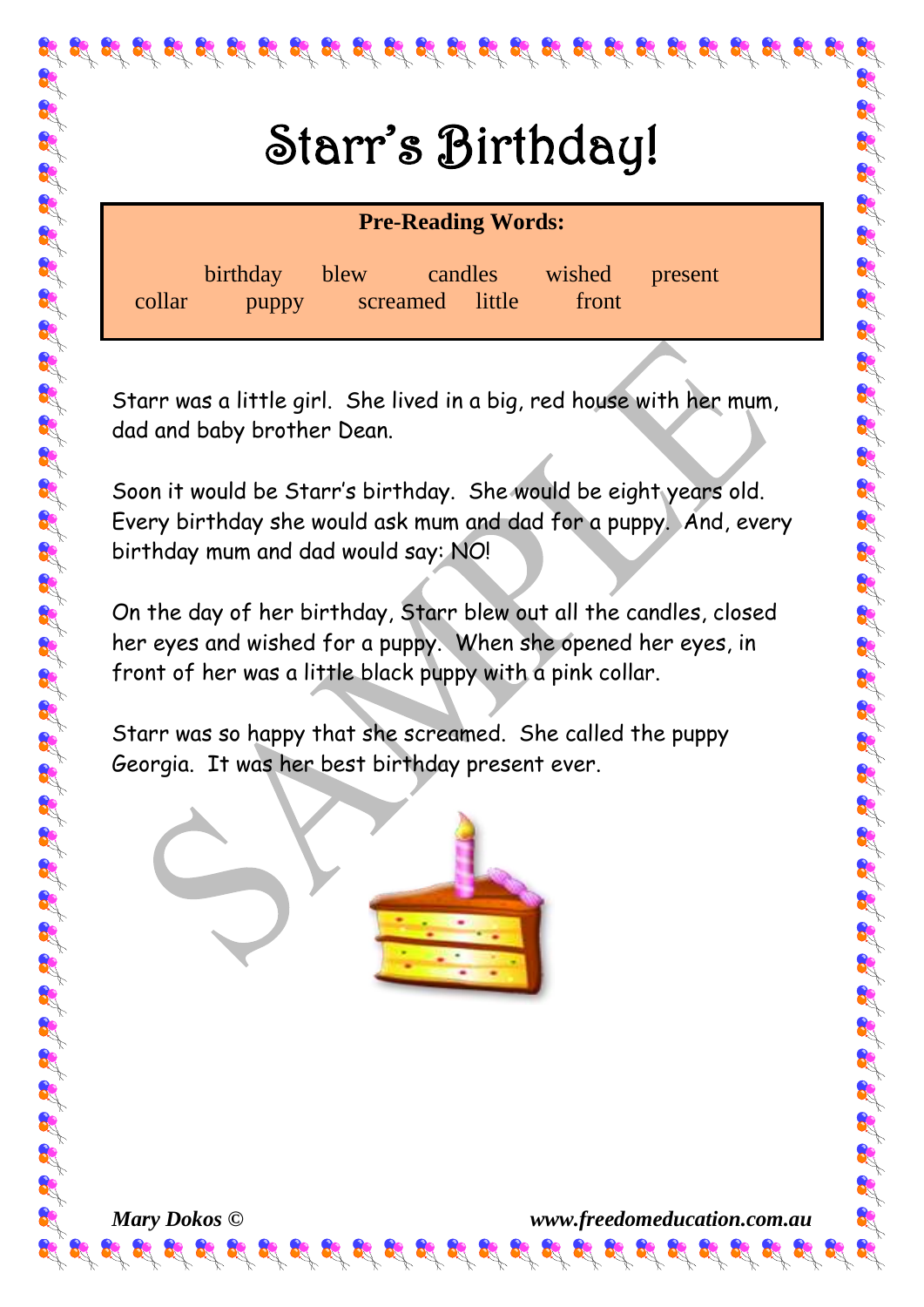

## **Activitics**

- **1.** What is this story about?
- **2.** Who is the most important character?
- **3.** Describe Starr's family.
- **4.** How many candles would Starr have on her birthday cake?

 $\mathbf{g}^2$  of  $\mathbf{g}^2$  of  $\mathbf{g}^2$  of  $\mathbf{g}^2$  of  $\mathbf{g}^2$  of  $\mathbf{g}^2$  of  $\mathbf{g}^2$  of  $\mathbf{g}^2$  of  $\mathbf{g}^2$ 

- **5.** Why do you think mum and dad didn't buy a dog for Starr on her other birthdays?
- **6.** How did Starr feel when she saw the dog? How do you know?
- **7.** What colour was the dog?

改良民民民民

- **8.** What kind of things do you have to do to look after a dog?
- **9.** What are some rules Starr would have to follow if she wanted to keep the dog?
- **10.** Have you ever wanted a birthday present and mum and dad said, "NO!" What was it? Why did they say NO?



*Mary Dokos © www.freedomeducation.com.au*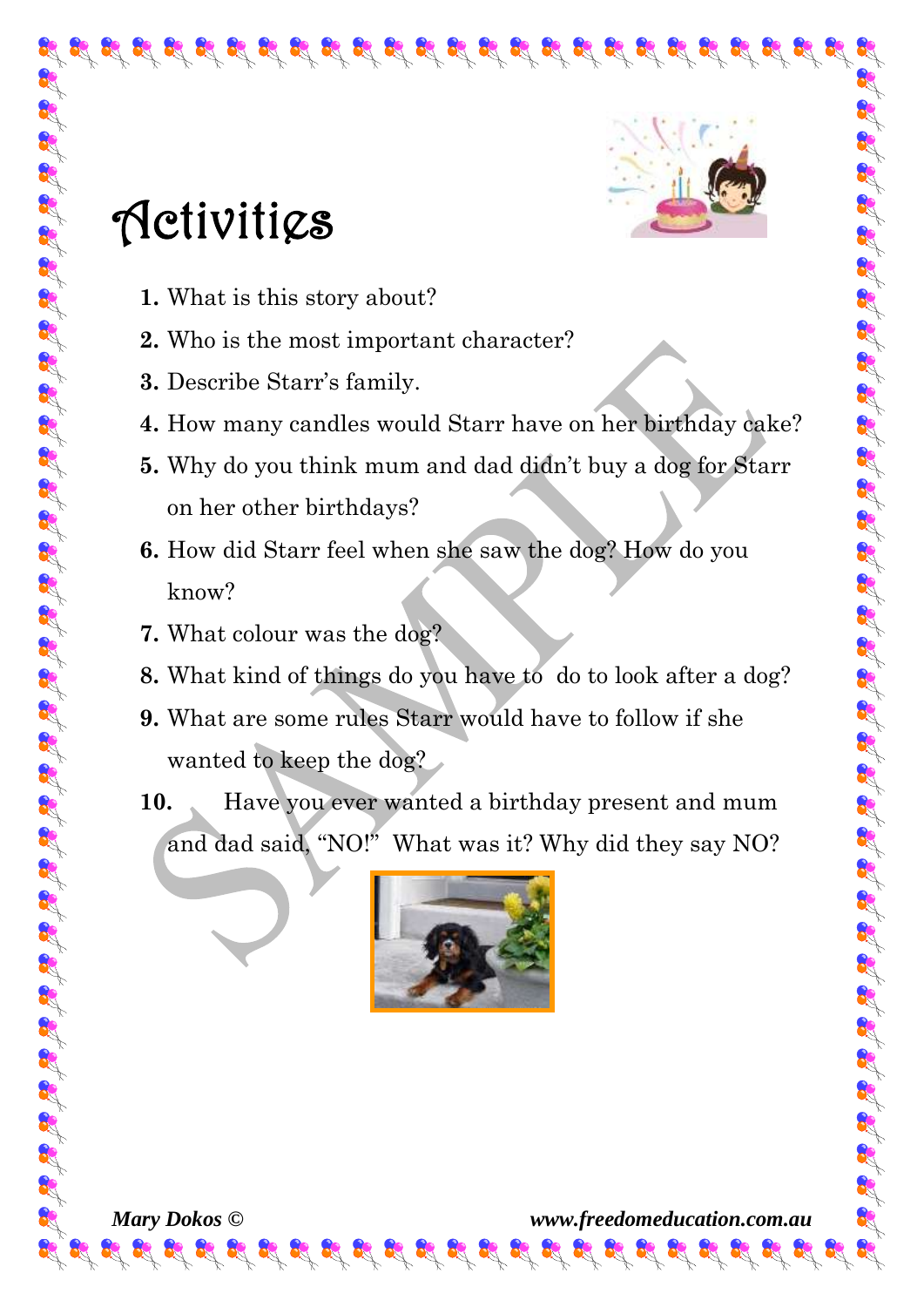|                | Closed Comprehension                                            |       |
|----------------|-----------------------------------------------------------------|-------|
|                | Fill in the gaps with the words from the story.                 |       |
|                |                                                                 |       |
|                | Mum and dad always said __________                              | After |
|                | Starr blew out her ______________ she closed her eyes and for a |       |
|                | puppy. When she opened her eyes she saw buppy.                  |       |
| with a collar. |                                                                 |       |
|                | * * Did you know that every word has a vowel in it?             |       |
|                | The vowels are: $a, e, i, o, u$ .                               |       |
|                | These tricky words are missing vowels. Which words are they?    |       |
| brthdy         | prsnt                                                           |       |
| cndls          | wshd                                                            |       |
| cllr           | ppp                                                             |       |
|                |                                                                 |       |
|                |                                                                 |       |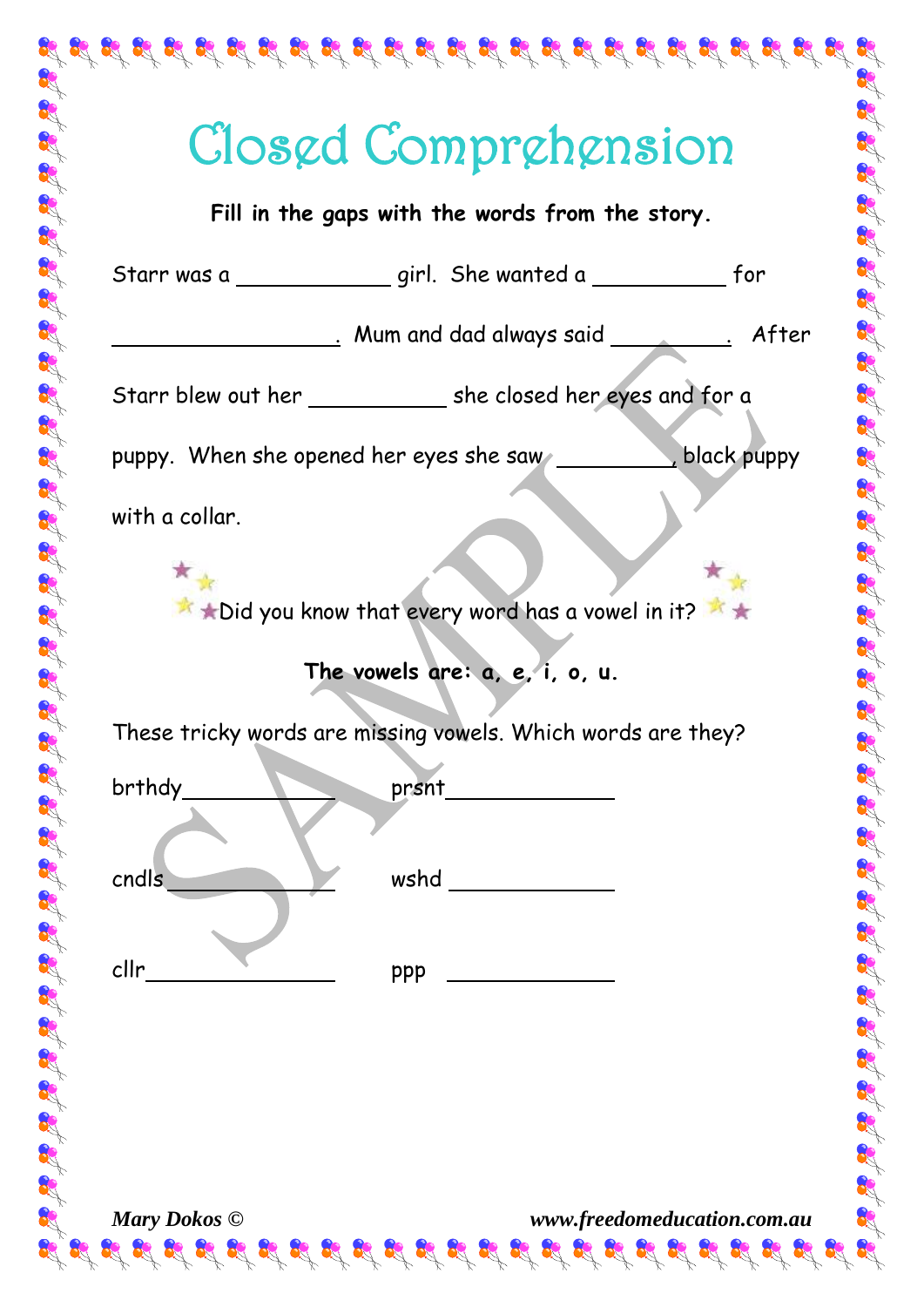

# Spelling Tricks

**How many little words can you find in the words below? birthday wished**



### More Tricks

 **8 = even insects got hot today!**

 **The word front has an 'o' that makes a 'u' sound, like the word up! When you spell front say: front = fr –on – t**

 **The word family has an 'i' that makes an 'e' sound, like the word egg! When you spell family say: family = fam – i - ly**

*Mary Dokos © www.freedomeducation.com.au*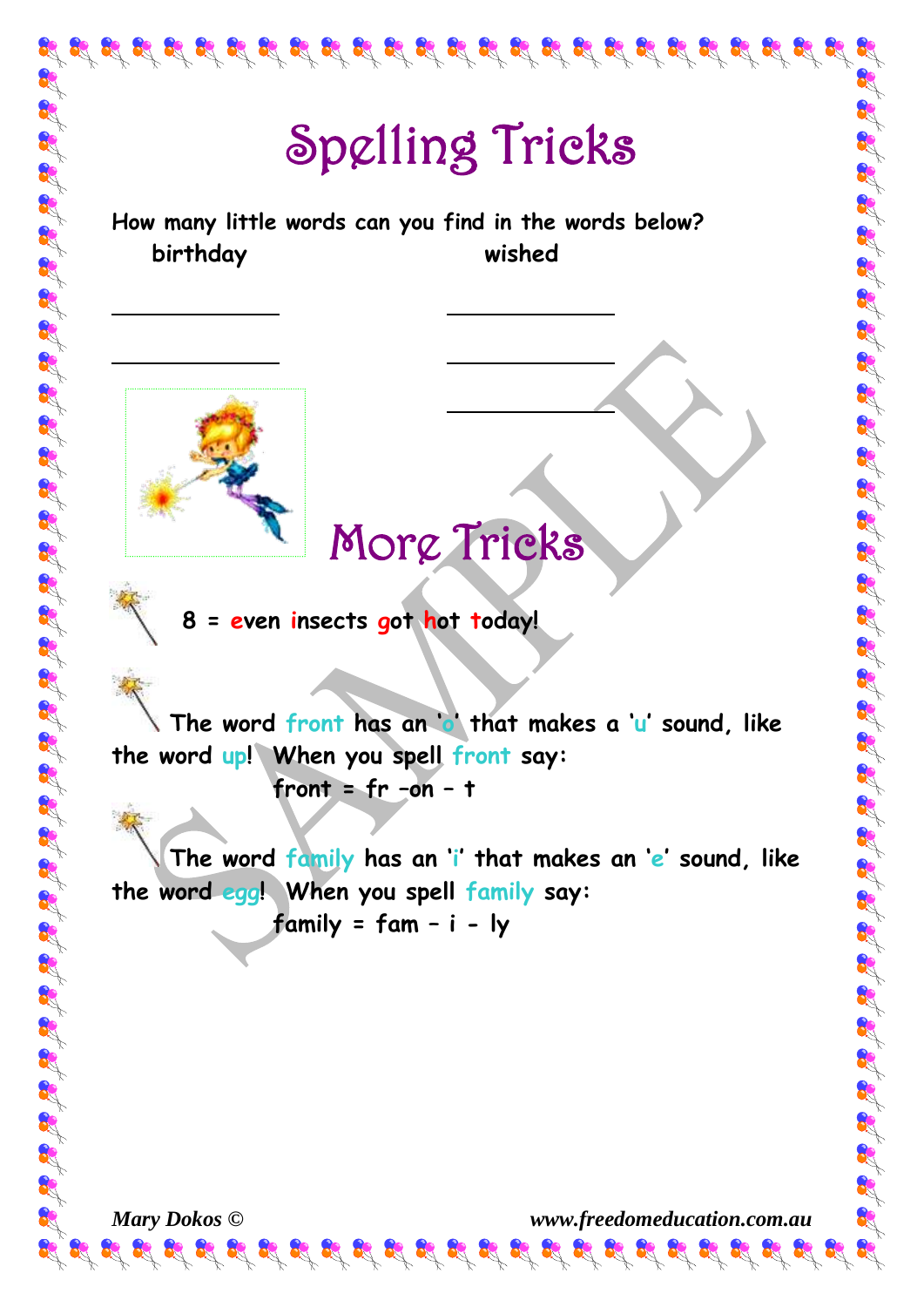

# Writing

**Write about one of your best birthday parties.** 



When was it?



Who was there?



Where did you go?



What did you do?



What kind of cake did you have?



What were some of the gifts you received?



Why was it a special day?

#### **Use the next page for your writing.**





*Mary Dokos © www.freedomeducation.com.au*